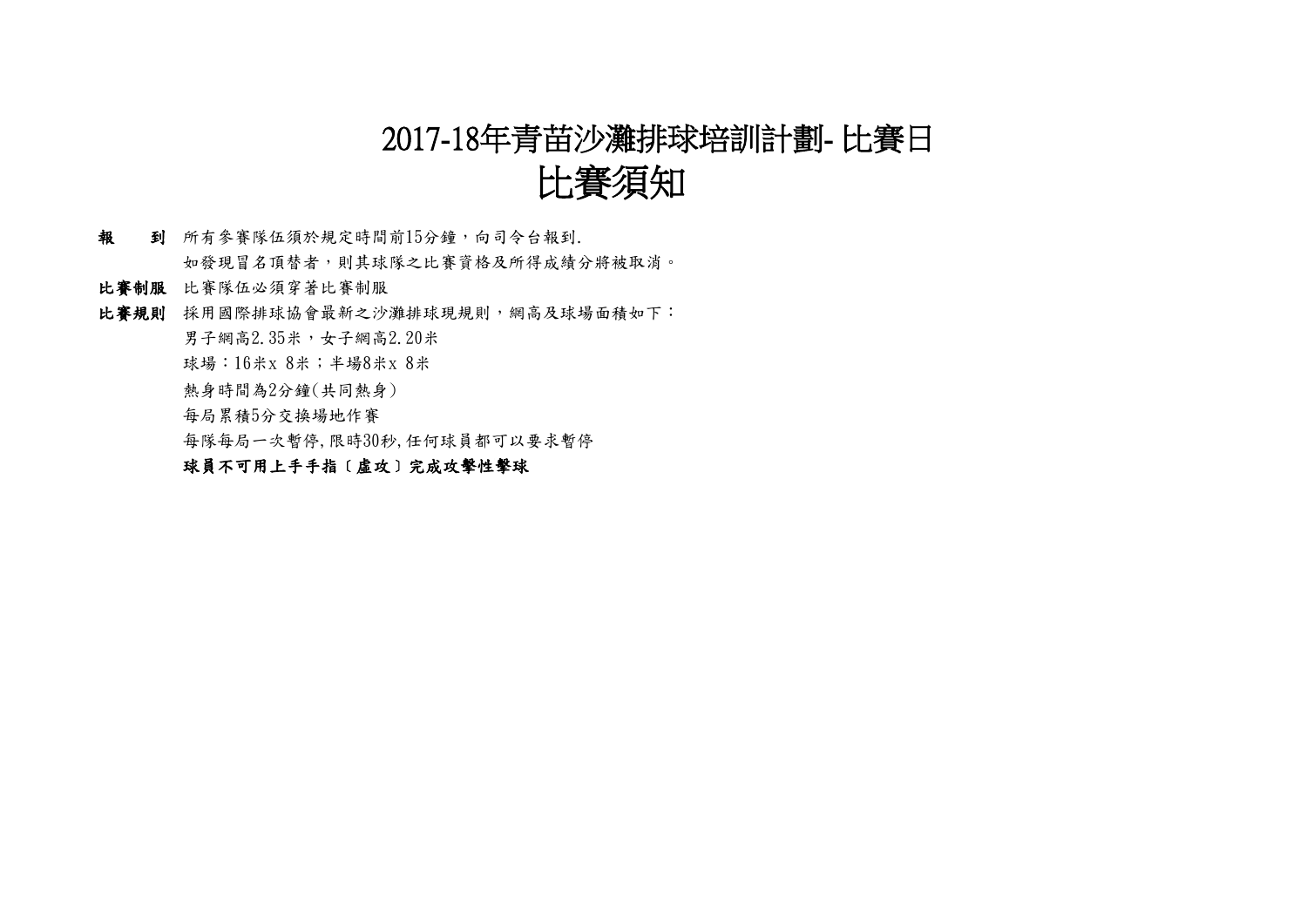### **Playing Schedule (Men's)** Playing Schedule (Men's)

|           |                 |                |              |                |               | 對賽隊        |               | 局數 | 分數 | 分數 | 局數 |           |      |           |              |              |                |                                 |         |
|-----------|-----------------|----------------|--------------|----------------|---------------|------------|---------------|----|----|----|----|-----------|------|-----------|--------------|--------------|----------------|---------------------------------|---------|
| Match No. | POOL<br>Group   |                | <b>TEAMS</b> |                | <b>TEAM A</b> |            | <b>TEAM B</b> |    |    |    |    | Match No. | POOL | Group     |              | <b>TEAMS</b> |                |                                 |         |
| 比賽場號      | 分組<br>Match No. |                | 對賽隊          |                | Team Name     |            | Team Name     |    |    |    |    | 比賽場號      | 分組   | Match No. |              | 對賽隊          |                | 時間                              |         |
|           |                 | A1             |              | A <sub>4</sub> | 天業1           |            | 天業4           |    |    |    |    |           |      |           |              |              | A4             | 9:00                            | Court A |
|           |                 | A <sub>2</sub> |              | A <sub>3</sub> | 天業2           |            | 天業3           |    |    |    |    |           |      |           | A2           | Vs.          | A <sub>3</sub> | 9:20                            | Court A |
|           |                 | A1             |              | A <sub>3</sub> | 天業1           |            | 天業3           |    |    |    |    |           |      |           |              |              | A <sub>3</sub> | 9:40                            | Court A |
|           | A 14            | A <sub>2</sub> |              | A4             | 天業2           |            | 天業4           |    |    |    |    |           |      |           | A2           | Vs           | A <sup>4</sup> | 10:00                           | Court A |
|           |                 | A <sub>3</sub> |              | A4             | 天業3           | v٢         | 天業4           |    |    |    |    |           |      |           |              |              | A4             | 10:40                           | Court A |
|           | A 6             | Al             |              | A2             | 天業1           | $\sqrt{6}$ | 天業2           |    |    |    |    |           |      |           | Al           | Vs           | A2             | 10:20                           | Court A |
|           |                 | A1             | Vs           | A4             | 天業1           | $V_{S}$    | 天業4           |    |    |    |    |           |      |           | A1           | Vs           | A4             | 10:40                           | Court A |
|           | A I 8.          | A2             |              | A <sub>3</sub> | 天業2           |            | 天業3           |    |    |    |    |           |      |           | A2           | Vs           | A <sub>3</sub> | 11:00                           | Court A |
|           |                 | Al             | Vs           | A <sub>3</sub> | 天業1           | Vs         | 天業3           |    |    |    |    |           |      |           |              | Vs           | A <sub>3</sub> | 11:20                           | Court A |
| 10        | A 10            | A2             |              | A4             | 天業2           |            | 天業4           |    |    |    |    | 10        |      | 10        | $\sim$<br>AZ | Vs.          | A4             | 11:40                           | Court A |
|           | A 11            | A <sub>3</sub> |              | A <sub>4</sub> | 天業3           | Vs.        | 天業4           |    |    |    |    | Lunch     |      |           |              |              |                | 12:00-13:30                     |         |
|           |                 | Al             |              | A2             | 天業            |            | 天業2           |    |    |    |    | -11       |      | 11        |              | Vs           | A4             | 13:30                           | Court A |
|           |                 |                |              |                |               |            |               |    |    |    |    |           |      |           |              |              |                | the contract of the contract of |         |

# **賽程表 (男子組)** インタン・コントリング (男子組) インタン・コントリング (男子組) インタン・コントリング (男子組) インタン・コントリング (男子組) インタン・コントリング (男子組) インタン・コントリング

| Match No.                | <b>POOL</b>  | Group          |                | <b>TEAMS</b> |                |             |         |
|--------------------------|--------------|----------------|----------------|--------------|----------------|-------------|---------|
| 比賽場號                     | 分組           | Match No.      |                | 對賽隊          |                | 時間          |         |
|                          | A            |                | A1             | Vs           | A <sub>4</sub> | 9:00        | Court A |
| $\overline{\mathcal{L}}$ | A            | $\overline{2}$ | A <sub>2</sub> | Vs           | A <sub>3</sub> | 9:20        | Court A |
| 3                        | A            | 3              | A1             | Vs           | A <sub>3</sub> | 9:40        | Court A |
| 4                        | A            | $\overline{4}$ | A <sub>2</sub> | Vs           | A <sub>4</sub> | 10:00       | Court A |
| 5                        | A            | 5              | A3             | Vs           | A4             | 10:40       | Court A |
| 6                        | A            | 6              | A1             | Vs           | A2             | 10:20       | Court A |
| 7                        | A            | $\overline{7}$ | A1             | Vs           | A4             | 10:40       | Court A |
| 8                        | $\mathbf{A}$ | 8              | A <sub>2</sub> | Vs           | A <sub>3</sub> | 11:00       | Court A |
| 9                        | $\mathbf{A}$ | 9              | A1             | Vs           | A <sub>3</sub> | 11:20       | Court A |
| 10                       | $\mathbf{A}$ | 10             | A2             | Vs           | A4             | 11:40       | Court A |
| Lunch                    |              |                |                |              |                | 12:00-13:30 |         |
| 11                       | A            | 11             | A3             | Vs           | A <sub>4</sub> | 13:30       | Court A |
| 12                       | A            | 12             | A1             | Vs           | A2             | 13:50       | Court A |
| 13                       |              | 季軍戰            |                | Vs           |                | 14:15       | Court A |
| 14                       |              | 冠軍戰            |                | Vs           |                | 14:35       | Court A |
| 15                       |              | 頒獎             |                |              |                | 15:30-16:00 | Court A |

註: 各場比賽時間只供參考,每場比賽將在該場地上一場比賽完成後立即進行,以確保整天比賽能順利完成,敬請各教練注意及安排有關球員的休息、用膳時間的安排。

分組表

|     | 球員1     | 球員2 |
|-----|---------|-----|
| 天業1 | 簡詩恆 鍾皓聰 |     |
|     |         |     |
| 天業2 | 鄭永發     | 莊樂怡 |
| -業1 | 李卓洹     | 鄧治霖 |